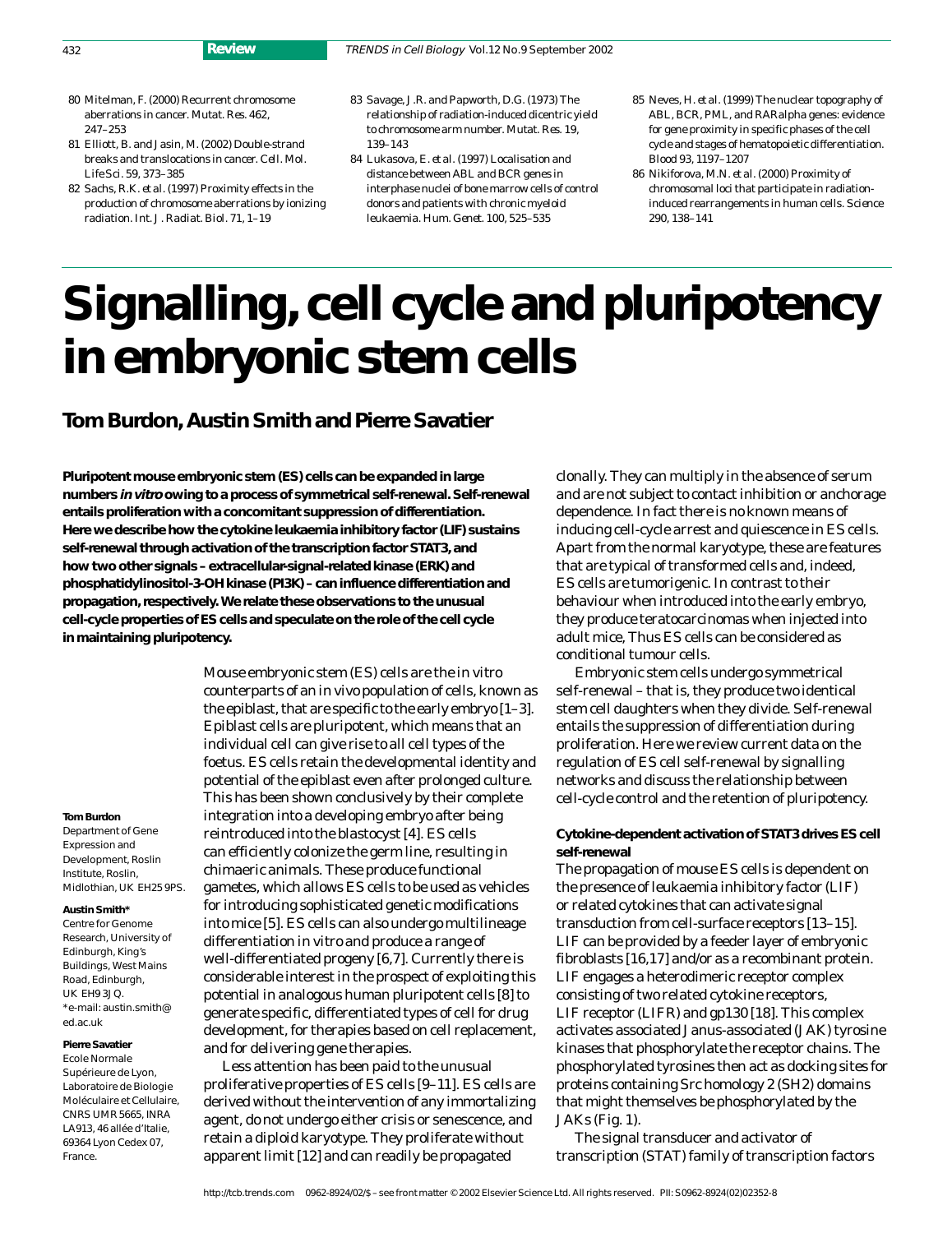

**Fig.1.** LIF-dependent activation of STAT3 blocks ES cell differentiation and promotes self-renewal. Leukaemia inhibitory factor (LIF) stabilizes the association of LIFR and gp130 cytokine receptors. Resultant activation of receptor-associated JAK kinases causes the recruitment, tyrosine phosphorylation and dimerization of STAT3. The STAT3 dimers then translocate to the nucleus, where they control the transcription of genes regulating self-renewal. The importance of STAT3 is confirmed by the demonstration that a conditionally regulated form of the transcription factor STAT3ER can, when activated, substitute for LIF addition (boxed insert). Abbreviation: ER, ligand binding and dimerization domain of the oestrogen receptor.

bind receptor phosphotyrosines and are key substrates for JAKs. Phosphorylation of STATs promotes their dimerization through reciprocal interactions between an SH2 domain and phosphotyrosine. This triggers their translocation to the nucleus and their binding to target sites on DNA. In ES cells, LIF predominantly activates STAT3 [19].

Recruitment and activation of STAT3 is essential for self-renewal of ES cells [19,20], and expression of an inhibitory STAT3 mutant in ES cells forces differentiation [19,21]. Studies using a chimaeric STAT3 molecule that can be activated directly by estradiol (Fig. 1) indicate that STAT3 activation is not only necessary but might be sufficient to block differentiation [22]. Activation of this chimaeric molecule sustains ES cell self-renewal without the addition of LIF. It should be noted, however, that these experiments were carried out at moderate to high densities of cells in the presence of serum, which might provide additional signals that support ES cell viability and/or proliferation [22].

#### **ERKs antagonize ES cell self-renewal**

Signalling downstream of gp130 is not limited to activation of STAT3 but includes stimulation of the Ras/mitogen-activated protein kinase (MAPK) pathway. The ERK MAPKs p42 and p44 regulate many different cellular responses in somatic cells and have particularly well-documented roles in proliferation and differentiation. In its simplest



**Fig. 2.** Reduction in Ras/MEK/ERK signalling promotes ES cell self-renewal. Binding of the adaptors Grb2 or SHP-2 couples cell-surface receptors to the Ras/Raf/MEK/ERK signalling pathway. Interference with this pathway by mutation of Grb2 or Shp2, by inhibiting the activation of MEKs with the small-molecule inhibitors PD98059 and UO126, or by dephosphorylating ERKs by mitogen activated protein kinase phosphatase 3 (MKP-3), limits the differentiation of ES cells and promotes self-renewal.

form, the ERK pathway is engaged through the recruitment of a complex containing the Grb2 adaptor and Sos guanine-nucleotide-exchange factor to activated receptors. Localization of Sos at the membrane promotes activation of Ras. This initiates a cascade of transphophorylations involving Raf and MAPK kinase (MEK) kinases that culminates in activation of ERK [23] (Fig. 2). Active ERKs phosphorylate cytoplasmic targets and also undergo nuclear translocation, which enables them to modulate the activities of transcriptional regulators such as Elk, Ets, Myc and the serum response factor (SRF).

Receptor recruitment of the Grb2–Sos complex can be indirect. In the context of LIFR–gp130, a key intermediate in this recruitment is the protein tyrosine phosphatase SHP-2. Tyrosine phosphorylation of SHP-2 generates binding sites for Grb2. SHP-2 also associates with the scaffold protein Grb2-associated binder protein 1 (Gab1). This protein recruits the lipid kinase PI3K and, by binding the resulting phospholipid products through its N-terminal pleckstrin homology (PH) domain, stabilizes the association of the SHP-2–Gab1–Grb2 complex at the membrane and potentiates coupling to Ras [24].

In ES cells, eliminating the SHP-2 binding site from a chimaeric gp130 receptor blocks coupling to the Ras pathway but enhances the self-renewal response [25]. This effect is partly due to the elimination of a negative feedback effect on JAK activity [26],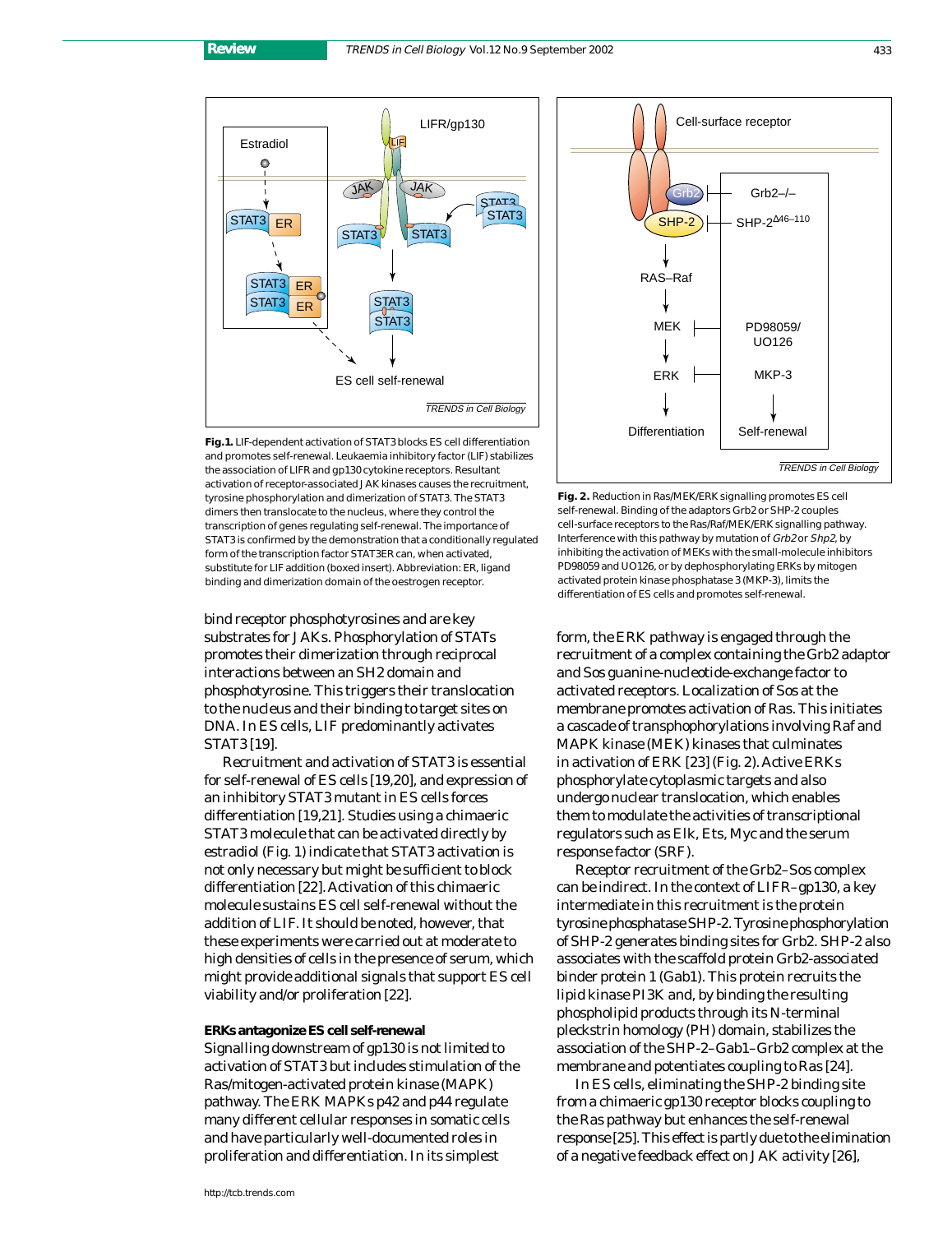434 **Review**



**Fig. 3.** PI3K-dependent signals promote ES cell survival and cell-cycle progression. Localization of phosphatidylinositol-3-OH kinase (PI3K) at the plasma membrane, through a receptor-associated adaptor protein such as Gab1, increases the amounts of 3′-phosphorylated inositol lipids [PtdIns(3,4,5) $P_3$ ]. These molecules colocalize with the phospholipid-binding kinases PDK1 and PKB, and promote the activation of PKB by PDK1. In ES cells, potentiation of PI3K signalling by mutation of the PI3K antagonist PTEN, a 3′-phosphate lipid phosphatase, enhances ES cell survival and increases proliferation rate by suppressing activity of the cell-cycle inhibitor p27kip1. The report of a novel lipid phosphatase (s-SHIP) expressed in ES cells and haematopoietic stem cells is tantalizing; however, a role for this molecule in stem cell signalling has yet to be established.

which is independent of Ras. But specific attenuation of ERK signalling – either by pharmacological inhibition of MEK activity or by forced expression of ERK phosphatases – also facilitates self-renewal by reducing differentiation ([25] and T. Burdon, unpublished). Notably, inhibition of ERK does not replace the requirement for activation of STAT3 but rather enhances the actions of STAT3, although it is not clear whether this effect is direct or indirect. The indications that ERK activation has a pro-differentiation effect and is antagonistic to ES cell self-renewal are corroborated further by genetic disruption of either *Grb2* [27] or *Shp2* [28], which results in impaired differentiation (Fig. 2). Reintroducing either a Grb2–Sos chimaera or an activated form of Ras into *Grb2<sup>-/-</sup>* ES cells restores normal differentiation [27].

ERK activity reflects the input not only of gp130 cytokines but also of ligands that stimulate Ras through receptor tyrosine kinases and other cell-surface receptors. The overall balance of conflicting activation of STAT3 and ERKs might determine the efficiency of ES self-renewal [29].

**PI3K signalling in ES cell propagation** An increased amount of 3′-phosphorylated phosphoinositides is frequently associated with growth factor and cytokine signalling pathways. This increase occurs through receptor-mediated translocation of PI3K to the cell membrane. The PI3K products phosphatidylinositol (3,4)-bisphosphate

 $[PtdIns(3,4)P<sub>2</sub>]$  and phosphatidylinositol  $(3,4,5)$ -trisphosphate [PtdIns $(3,4,5)P<sub>3</sub>$ ] are ligands or the PH domains of several signal transducers, including the serine/threonine kinases, phosphoinositide-dependent kinase 1 (PDK1) and protein kinase B (PKB)/Akt. Coordinate localization of these lipid-bound kinases at the membrane facilitates PDK1-mediated phosphorylation of PKB, which then modulates the activity of key regulators of apoptosis, the cell cycle and cellular metabolism in various types of cell [30]. The PI3K signalling pathway is also linked to cellular transformation. The tumour suppressor PTEN is a lipid phosphatase that functions as a negative regulator of the PI3K pathway by removing the phosphate from the 3′ position of 3-phosphoinositides.

The PI3K signalling pathway has been implicated in ES cell propagation through studies on *Pten<sup>-1</sup>* ES cells. These cells have both enhanced viability and an increased rate of cell proliferation [31]. Improved cell survival is correlated with elevated amounts of PtdIns $(3,4,5)P<sub>3</sub>$  enhanced phosphorylation of PKB, and inactivation of the pro-apoptotic protein Bad. An accelerated transit through G1 seems to be caused by an increase in the rate of degradation of the p27Kip1 inhibitor of cell-cycle progression (Fig. 3). Notably, the increase in the rate of cell division is more marked in *Pten–/–* ES cells than in *Pten*–/– fibroblasts, which suggests that PI3K-dependent signals could be relatively more significant in regulating the cell cycle of ES cells than in regulating that of fibroblasts.

The PI3K-dependent signals that influence the proliferation and survival of ES cells have not been defined. Although PKB might seem to be a likely candidate, ES cells lacking the upstream activator PDK1 are viable with no reported proliferation defect [32]. They show negligible activation of PKB and also fail to activate other targets of PDK1, including p90 Rsk and p70 S6 kinase. These results raise the possibility that PI3K can influence ES cell growth through a pathway that is not dependent on PDK1/PKB. The PKB-related protein serum and glucocorticoid-induced kinase 1 (SGK) might fulfil this role [33,34]. Alternatively, the PI3K/PDK1 pathway might have a supportive, but dispensable, role in self-renewal.

**Unique signalling adaptors in ES cells** Embryonic stem cells express a variant of SH2-containing inositol 5′-phosphatase (SHIP) that lacks the SH2 domain [35]. This enzyme normally removes 5′ phosphates from the lipid products of PI3K, and in some systems it inhibits the activation of downstream signals such as PKB. The variant expressed in ES cells is reported to bind the adaptor protein Grb2, but remains unphosphorylated and does not associate with the docking protein Shc [35].

Embryonic stem cells also specifically express large amounts of a variant Gab1 molecule. This protein lacks the N-terminal PH domain, which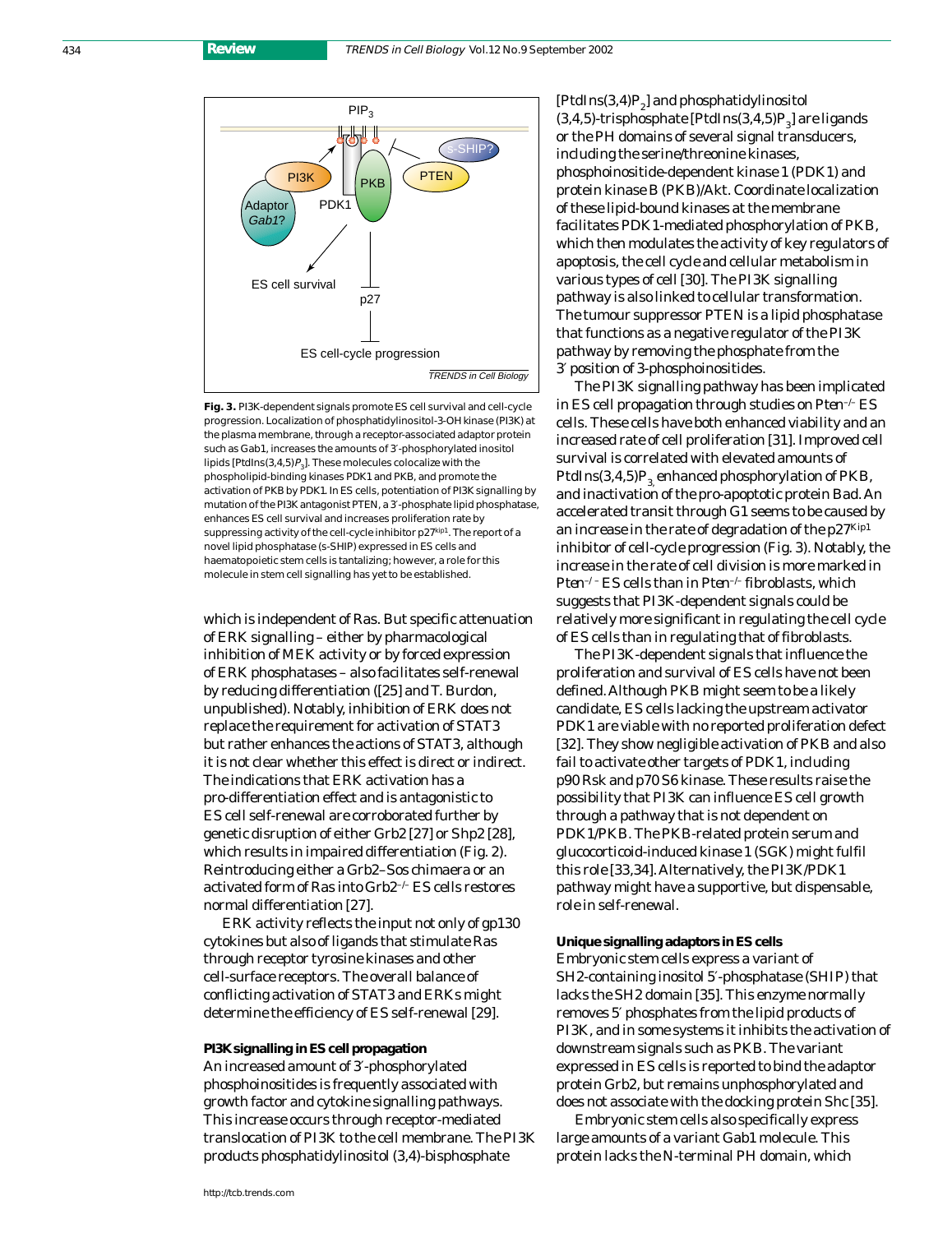

**Fig . 4.** Models of cell-cycle control in differentiated cells and embryonic stem (ES) cells. (a) The RB/E2F and Myc pathways function in parallel to control accumulation of cyclin E/CDK2 and entry into S phase in differentiated cells. (b) Hypothetical pathways for regulating the accumulation of cyclin E/CDK2 in ES cells. The broken line indicates that cyclin D/CDK4 or cyclin D/CDK6 kinase activity seems to be dispensable in activating RB.

S phase

results in attenuated coupling to the Ras/ERK cascade (T. Burdon and A. Smith, unpublished). The presence of these novel isoforms indicates that the signalling circuitry in ES cells is likely to differ from that in other cell types, although the functional significance of these molecules is yet to be determined.

#### **Cell-cycle control differs in differentiated cells and ES cells**

Proliferation of differentiated mammalian cells is controlled primarily by regulating the progression through G1 phase and entry into S phase. The retinoblastoma (RB) protein and its relatives p107 and p130 are essential components in the control of the G1/S transition (Fig. 4). The activity of RB is regulated by phosphorylation: hypophosphorylated (G1-specific) RB inhibits the expression of genes that are required for entry into S phase by sequestering the E2F family of transcription factors. During progression through G1, RB is phosphorylated sequentially by complexes of cyclins and cyclindependent kinases (CDKs). Phosphorylation by cyclin D/CDK4 or cyclin D/CDK6 induces a partial

release of E2F, which is sufficient to activate transcription of the *cyclin E* and the *cdc25A* genes. The cdc25A phosphatase removes inhibitory phosphates from CDK2, and the resulting cyclin E/CDK2 complex then completes RB phosphorylation, leading to full release of E2F, activation of target genes and entry into S phase [36–38].

S phase

TRENDS in Cell Biology

A second pathway involves the c-*myc* protooncogene, which directly stimulates transcription of the genes that encode cyclin E and cdc25A to generate cyclin E/CDK2 kinase [38] (Fig. 4). The Myc and the RB/E2F pathways are now thought to be two parallel and cooperative G1/S control pathways that converge on cyclin E/CDK2 kinase – the activity of which determines entry into S phase [38]. Mutations in either or both pathways are frequently encountered in cancers [39,40], reflecting their fundamental role in controlling the cell cycle. The tumour suppressors p16<sup>ink4a</sup> and p27<sup>kip1</sup> are inhibitors of cyclin D/CDK4 or cyclin D/CDK6 and cyclin E/CDK2, respectively. They are activated in response to various growth inhibitory signals, including senescence, contact inhibition and terminal differentiation [41].

Embryonic stem cells have a short G1 phase of roughly 1.5 h during which hypophosphorylated RB is virtually undetectable [9]. Thus, RB is likely to be rephosphorylated immediately after mitosis in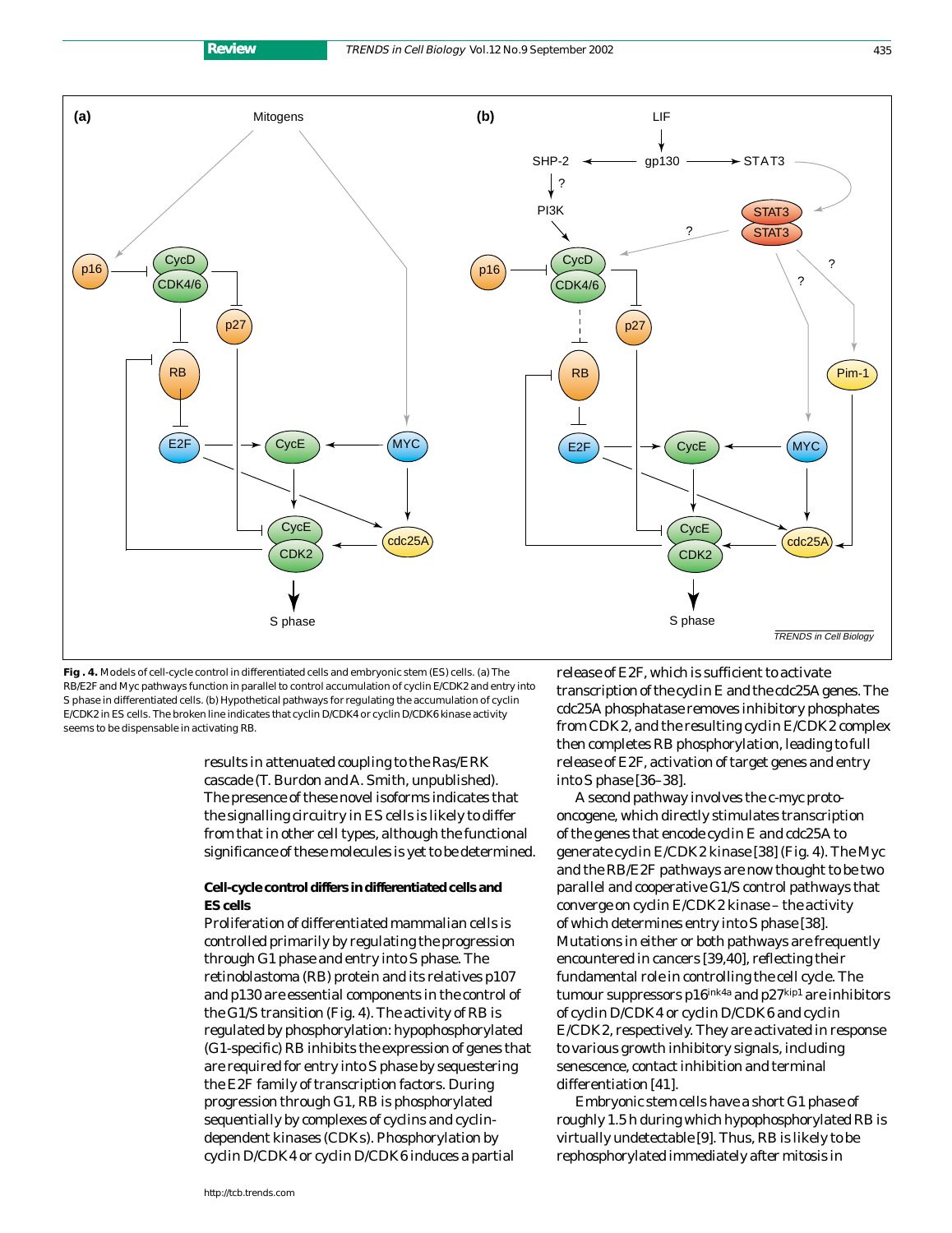ES cells, in contrast to differentiated types of cell. An important issue therefore is whether ES cells are subject to G1 regulation by RB or other members of the RB family, or whether RB is functionally inactivated by constitutive hyperphosphorylation. In addition to RB, ES cells express p107 [42] but not p130 [43]. But much evidence supports the notion that the RB pathway does not regulate the ES cell cycle.

First, ES cells are refractory to the growth inhibitory activity of p16<sup>ink4a</sup> [10]. Resistance to growth inhibition mediated by  $p16^{\text{ink4a}}$  is a common feature of cancer cells in which the RB pathway is disrupted [44,45]. Withdrawal of LIF and subsequent differentiation is accompanied by sensitization to growth inhibition mediated by  $p16^{ink4a}$ , which indicates that RB control of G1 is imposed during differentiation [10].

Second, inactivating disruptions in all three genes of the RB family [*p107–/–p130–/–Rb–/–* triple knockout (TKO) cells] do not seem to compromise the proliferation of ES cells but do reduce differentiation in teratocarcinomas [46,47]. This indicates further that RB dependence is acquired only as ES cells undergo differentiation.

Last, ES cells share striking similarities in proliferative behaviour with TKO embryonic fibroblasts. Both TKO MEFs and ES cells fail to arrest in G1 at confluency [46,47]. In normal fibroblasts this phenomenon is accompanied by increased amounts of p27kip1, decreased amounts of cyclin D1 and an accumulation of hypophosphorylated RB, which leads to G1 arrest [48]. ES cells and TKO MEFs also escape replicative senescence and are immortal [46,47]. In other cells, replicative senescence and G1 arrest are associated with an accumulation of hypophosphorylated RB, which is caused by inhibition of CDK kinases mediated by p16ink4a and p21cip1 [49]. Both ES cells and TKO MEFs fail to arrest in G1 after DNA damage, but they do arrest at the RB-independent G2/M checkpoint [46,47,50,51]. ES cells, like TKO MEFs, therefore escape from contact inhibition, are immortal and lack the G1 checkpoint. Together, these data strongly support the notion that ES cells are not controlled by RB in G1.

**Cyclin expression and function during G1 in ES cells** What mechanism underlies the functional inactivation of RB in ES cells? In certain tumour cells that do not have a mutation in the *RB* gene, RB protein is hyperphosphorylated by constitutive expression of cyclin D/CDK4, cyclin/CDK6 and/or cyclin E/CDK2 kinases [40,52,53].

Cyclin D1 and cyclin D3 are present in low amounts in ES cells, whereas cyclin D2 is not expressed. CDK4-associated kinase activity is virtually undetectable. The low amount of D-type cyclins in ES cells reflects the situation in epiblast cells, which do not express appreciable quantities of D-type cyclins until gastrulation commences [54].

The differentiation of ES or epiblast cells results in robust expression of D-type cyclins and appreciable CDK4-associated kinase activity, which signifies the adoption of G1 regulatory control [10].

Regulation of the basal expression of cyclin D1 differs between ES cells and other cells. First, the Ras/ERK pathway, which is central to transcriptional activation of cyclin D1 expression in somatic cells stimulated by growth factor [55–57], does not contribute to the expression of cyclin D1 in ES cells [58]. Second, the amount of cyclin D1 protein [59] is dependent on PI3K signalling, but this seems to be uncoupled from any specific mitogenic stimulation [58]. Thus, neither PI3K activity nor cyclin D1 expression is downregulated after serum starvation.

Taken together, these data lead us to the conclusion that basal expression of cyclin D1 is disconnected from mitogenic signals transduced by tyrosine kinase receptors in ES cells. Constitutive, albeit low, expression of cyclin D1 could contribute to constitutive phosphorylation of RB. Alternatively, the functional significance of cyclin D/CDK4 complexes in ES cells might be to sequester  $p27$ <sup>kip1</sup> and prevent this inhibitor acting on cyclin E/CDK2 kinase [41]. The resistance to p16ink4a implies, however, that neither function is essential for ES cell proliferation.

In differentiated cells, enforced expression of cyclin E is sufficient to overcome growth arrest that is mediated by p16ink4a. Constitutive cyclin E/CDK2 activity in fibroblasts is also associated with anchorage-independent growth [60], another property shown by ES cells. The *cyclin E* gene is subject to repression by the active form of RB in differentiated cells but, as we have discussed above, the RB pathway seems to be inoperative in ES cells. Consistent with this, an active form of RB is undetectable (L. Vitelli and P. Savatier, unpublished) and cyclin E/CDK2 kinase activity seems to be constitutive in these cells [10].

**Gp130 signalling and cell-cycle control in ES cells** The G1/S transition thus seems to be driven uniquely by cyclin E/CDK2 during ES cell self-renewal. A currently unresolved issue is whether the apparently constitutive activity of cyclin E/CDK2 is an intrinsic property of ES cells or is dependent on gp130 signalling.

Withdrawal of LIF induces differentiation of ES cells rather than cell-cycle arrest. But because cell-cycle regulation changes early in differentiation, this does not preclude the possibility that STAT3 could direct the expression of key regulators of the mitotic cycle in ES cells and stimulate their entry into S phase. STAT3 can influence G1/S transition in some types of differentiated cells. In the lymphoid cell line BAF-03, STAT3 activates expression of specific cell-cycle regulators including D-type cyclins, p27kip1, c-Myc and Pim-1 [61].

Pim-1 is a serine/threonine kinase that phosphorylates and activates cdc25A, thereby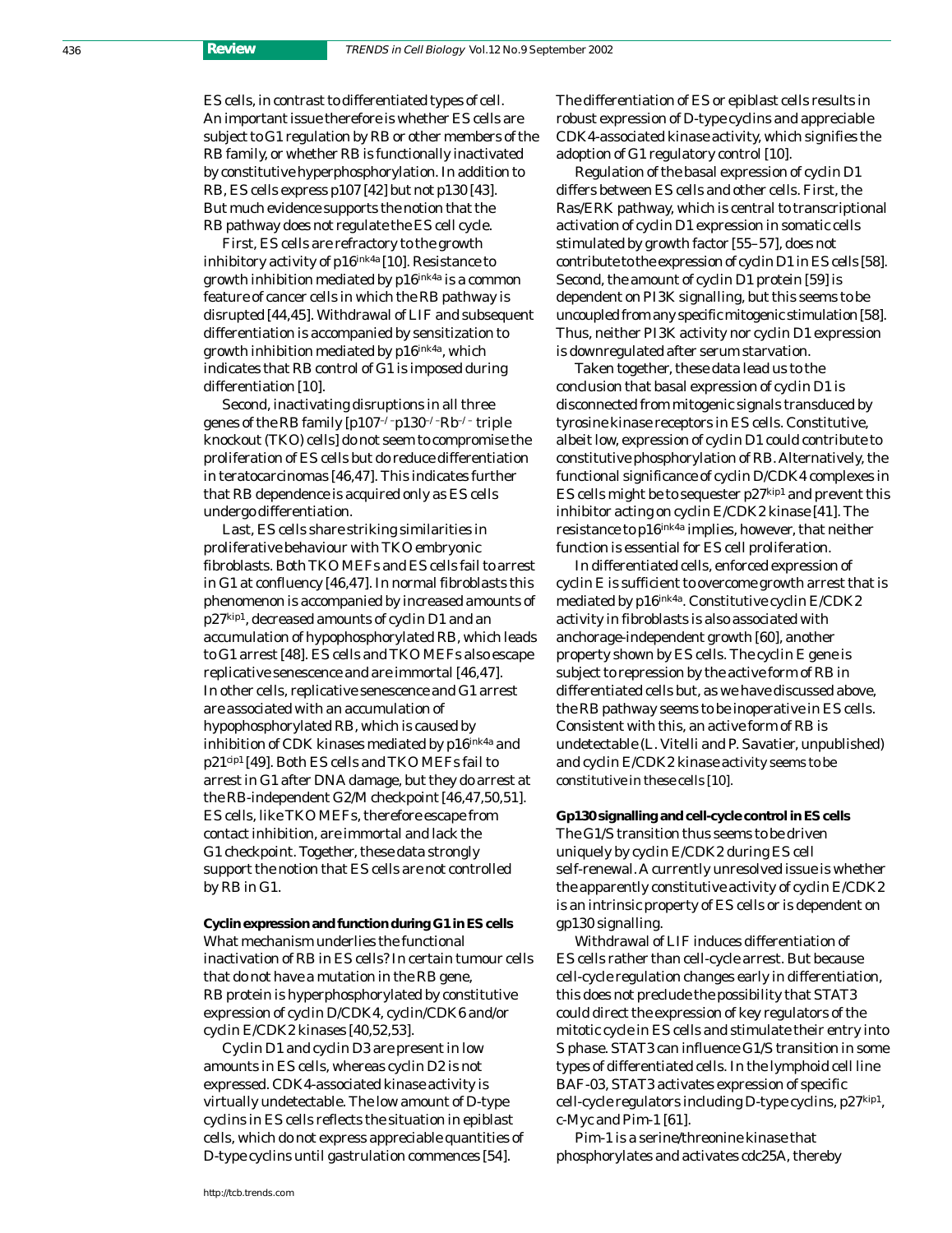potentiating the accumulation of active cyclin E/CDK2 kinase. Myc and Pim-1 combine synergistically to effect interleukin 6 (IL-6)-dependent proliferation of BAF cells [62]. Enforced expression of Myc and Pim-1 is sufficient to overcome cell-cycle arrest mediated by IL-6 starvation, which indicates that they are essential targets of STAT3. This pathway can drive RB hyperphosphorylation and entry into S phase in the presence of minimal cyclin D/CDK4 or cyclin D/CDK6 complexes (Fig. 4b).

Although the lack of a reported proliferation phenotype in ES cells lacking *myc* or *pim-1* seems to argue against such a mechanism operating in ES cells, this lack of phenotype could also be explained by functional redundancy with related members of these gene families. Data on transcriptional activity of effectors of G1/S transition is necessary to determine whether STAT3 directly stimulates proliferation (Fig. 4b) or whether ES cells cycle autonomously until entering into differentiation.

It is also possible that LIFR or gp130 signalling could contribute to G1/S transition by recruiting PI3K through SHP-2 and Gab-1 (Fig. 4b). This pathway has been identified in the T47D breast cancer cell line, in which IL-6 has been shown to control cell migration by activating MAPK and PI3K via the gp130/SHP-2/Gab1 pathway [63]. In ES cells, LIF-dependent activation of PI3K seems to sustain cyclin D1 by positively regulating the rate of its synthesis via p70 S6 kinase and by negatively regulating the GSK3-dependent rate of protein degradation [58]. Observations from ES cells lacking PTEN indicate that PI3K signalling also promotes degradation of the p27Kip1 inhibitor [31]. These different actions could result in a low amount of p27Kip1 that is effectively sequestered by cyclin D/CDK4 (see above), thereby ensuring that cyclin E/CDK2 remains constitutively active. It should be noted that in the presence of serum and feeders, gp130 signalling might not be the only or even the most significant activator of PI3K in cultures of ES cells.

for comments on the manuscript. Research in

**Acknowledgements** We thank Ian Chambers

the authors' laboratories is supported by the Biotechnology and Biological Sciences Research Council (T.B., A.S.), the UK Medical Research Council (A.S.) and by Association pour la Recherche contre le Cancer and Ligue National contre le Cancer (P.S.).

#### **References**

- 1 Gardner, R.L. and Brook, F.A. (1997) Reflections on the biology of embryonic stem cells. *Int. J. Dev. Biol.* 41, 235–243
- 2 Nichols, J. (2001) Introducing embryonic stem cells. *Curr. Biol.* 11, R503–R505.
- 3 Smith, A. (2001) Embryonic stem cells. In *Stem Cell Biology* (Marshak, D.R. *et al.*, eds), pp. 205–230, Cold Spring Harbor Laboratory Press
- 4 Beddington, R.S.P. and Robertson, E.J. (1989) An assessment of the developmental potential of embryonic stem cells in the midgestation mouse embryo. *Development* 105, 733–737
- 5 Bradley, A. *et al.* (1992) Modifying the mouse: design and desire. *Biotechnology* 10, 534–539.
- 6 Doetschman, T.C. *et al.* (1985) The *in vitro* development of blastocyst-derived embryonic stem cell lines: formation of visceral yolk sac, blood islands and myocardium. *J. Embryol. Exp. Morphol.* 87, 27–45
- 7 Keller, G.M. (1995) *In vitro* differentiation of embryonic stem cells. *Curr. Opin. Cell Biol.* 7, 862–869
- 8 Thomson, J.A. *et al.* (1998) Embryonic stem cell lines derived from human blastocysts. *Science* 282, 1145–1147
- 9 Savatier, P. *et al.* (1994) Contrasting patterns of retinoblastoma protein expression in mouse embryonic stem cells and embryonic fibroblasts. *Oncogene* 9, 809–818
- 10 Savatier, P. *et al.* (1996) Withdrawal of differentiation inhibitory activity/leukemia inhibitory factor up-regulates D-type cyclins and cyclin-dependent kinase inhibitors in mouse embryonic stem cells. *Oncogene* 12, 309–322
- 11 Smith, A.G. (2001) Embryo-derived stem cells: of mice and men. *Annu. Rev. Cell Dev. Biol.*17, 435–462
- 12 Suda, Y. *et al.* (1987) Mouse embryonic stem cells exhibit indefinite proliferative potential. *J. Cell Physiol.* 133, 197–201

**Concluding remarks**

As we have discussed above, ES cells have an unorthodox cell cycle in which the G1 control pathways that operate in other types of cell are reduced or absent. Such features are associated with the deregulated proliferation of tumour cells; however, constitutive replication is also a common aspect of early embryo development in many species. This might simply reflect the fundamental requirement of establishing sufficient cell numbers to initiate gastrulation. It is possible, however, that the uncoupling from G1 regulation might also be involved in sustaining the undifferentiated state.

Active hypophosphorylated RB forms complexes with and promotes the activity of differentiation-promoting transcription factors such as MyoD, myogenin and C/EBP [64–67]. Efficient hyperphosphorylation and inactivation of RB and its other family members might therefore be important to shield pluripotent cells from activities that induce differentiation. The acquisition of G1/S regulation, which involves activation of RB, seems to be an early event in the differentiation of ES cells. Another possibility is that constitutive transit through G1 could constrain the temporal opportunity for both chromatin remodelling and the establishment of heritable transcription programs. Imposition of G1 control might be necessary for the heritable changes in gene expression that signify cell commitment. If this were so, then it might explain why ES cells express RB and components of the Ras/ERK pathway: their presence would render ES cells poised to implement G1 regulation immediately on withdrawal of the self-renewal stimulus.

If the cell-cycle properties of ES cells are functionally important for pluripotency, then they should be common to pluripotent human and stem cells derived from non-human primate embryos [8,68,69]. It will be instructive to examine whether this is the case, particularly in light of reports that these cells differ from mouse ES cells in other respects – most notably their responsiveness to LIF [70].

- 13 Smith, A.G. *et al.* (1988) Inhibition of pluripotential embryonic stem cell differentiation by purified polypeptides. *Nature* 336, 688–690
- 14 Williams, R.L. *et al.* (1988) Myeloid leukaemia inhibitory factor maintains the developmental potential of embryonic stem cells. *Nature* 336, 684–687
- 15 Yoshida, K. *et al.* (1994) Maintenance of the pluripotential phenotype of embryonic stem cells through direct activation of gp130 signalling pathways. *Mech. Dev.* 45, 163–171
- 16 Rathjen, P.D. *et al.* (1990) Differentiation inhibiting activity is produced in matrixassociated and diffusible forms that are generated by alternate promoter usage. *Cell* 62, 1105–1114
- 17 Stewart, C.L. *et al.* (1992) Blastocyst implantation depends on maternal expression of leukaemia inhibitory factor. *Nature* 359, 76–79